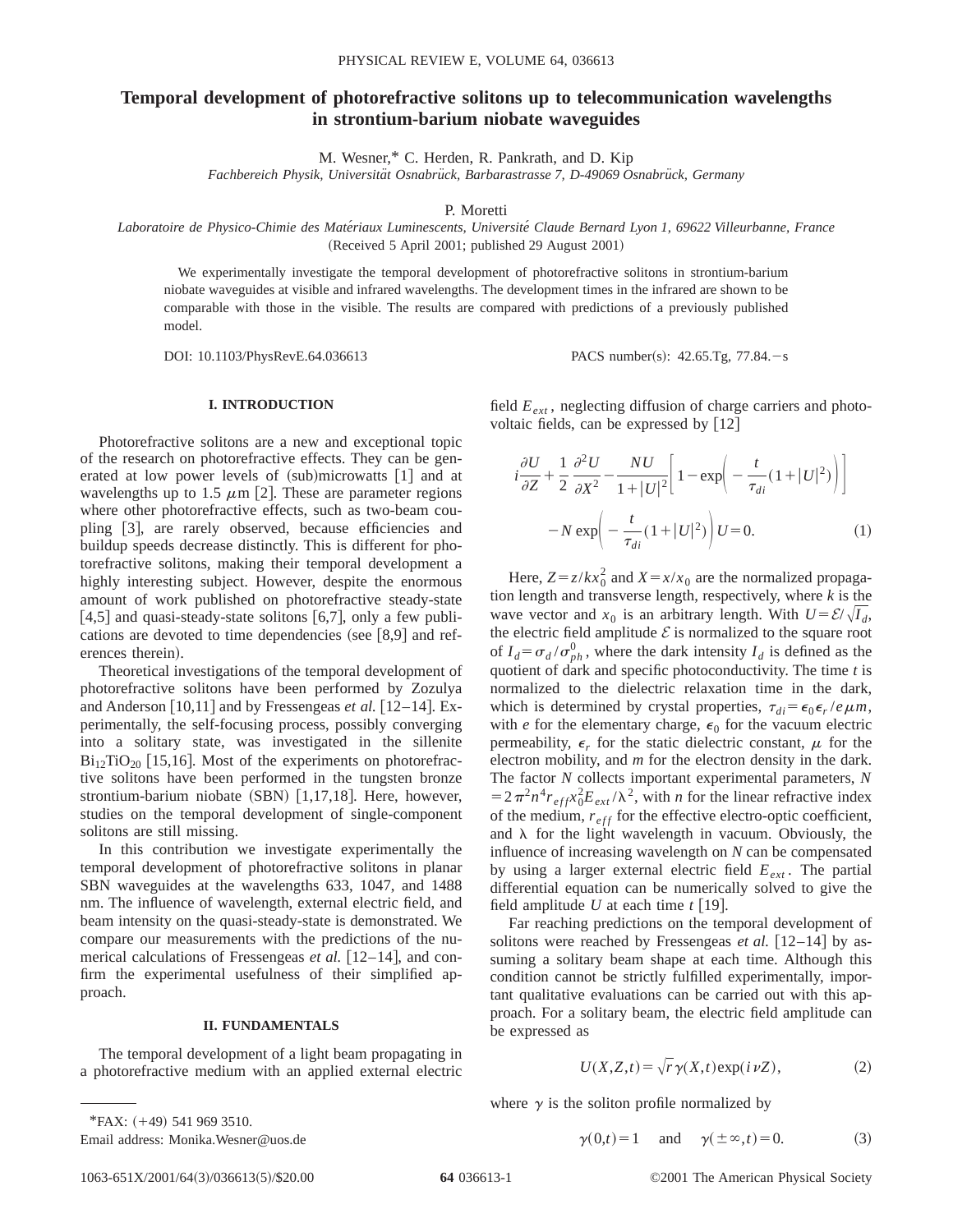In the *Z* direction a phase change is allowed by the factor  $\exp(i\nu Z)$ . The intensity ratio *r* is determined by the quotient of the beam peak intensity and the dark intensity  $I_d$ . Introducing this approach into the wave equation  $(1)$  and integrating it using the boundary conditions  $(3)$ , expressions to determine the soliton profile  $\gamma(x)$  at each time are obtained  $[12]$ . In the following, we do not investigate the complete soliton profile, but its full width at half minimum (FWHM)  $W_x$ .

The conclusions obtained by the approach of Fressengeas *et al.* will be briefly reviewed here.

 $(1)$  Following from Eqs.  $(1)$  and  $(2)$ , the soliton's temporal development is determined by three parameters, namely, the intensity ratio *r*, the parameter  $N(\lambda, E_{ext})$ , and the dielectric relaxation time in the dark,  $\tau_{di}$ .

(2) Depending on *N* and *r*, some of the curves  $w_x(t)$  show a monotonic decrease of  $w_x$ , until the steady state is reached. Other curves attain an absolute minimum of the beamwidth during their temporal development before reaching steady state. This minimum is called a quasi-steady-state soliton. Curves showing a quasi-steady-state appear for larger values of *r*, where the threshold increases with larger  $N$  [13].

 $(3)$  For a constant value of *r*, the quasi-steady-state is reached at the same normalized time  $t/\tau_{di}$  for all *N* [13].

 $(4)$  For constant *N*, the quasi-steady-state is reached earlier for larger  $r \lceil 14 \rceil$ .

 $(5)$  From the numerical calculations, the existence of a global normalized time for reaching the steady state is postulated, which is specified by  $t/\tau_{di} \approx 3$  [14]. At this time, all curves  $w_r(t)$  have reached their steady state, independent of the experimental parameters *N* and *r*.

As an example, we display in Fig. 1 the results obtained according to  $\lfloor 12,13 \rfloor$ , using parameters similar to those in our experiment. Shown is the normalized beamwidth  $w_x/x_0$  as a function of the normalized time  $t/\tau_{di}$ . In Fig. 1(a), the parameter *N* is kept constant at  $N=1.3$ , while the intensity ratio  $r$  is changed between 0.3 and 40. In Fig. 1(b), the intensity ratio is kept constant at  $r=10$ , while the parameter *N* is changed from 0.7 to 3.0. Once the scaling length is chosen, e.g.,  $x_0 = 10 \mu$ m, *N* can be attributed to experimental parameters.

#### **III. EXPERIMENTAL METHODS**

For our experiments we use *y*-cut  $Sr<sub>0.61</sub>Ba<sub>0.39</sub>Nb<sub>2</sub>O<sub>6</sub>$  crystals, doped with  $0.27$  wt%  $(3000$  ppm referred to Nb) of rhodium. The crystal dimensions  $x, y, z$  are  $4 \times 2 \times 3$  mm<sup>3</sup> (used at  $\lambda$  = 633 nm) and 2×2×6 mm<sup>3</sup> (used in the infrared). Here  $z$  is the light propagation direction and  $x$  is the direction of the crystallographic *c* axis. Barrier waveguides with a  $4.5$ - $\mu$ m-thick waveguiding layer were produced by ion implantation  $[20]$ . The natural dark intensities of the waveguides are comparatively high,  $106 \pm 60$  W/cm<sup>2</sup> at  $\lambda$  $=633$  nm,  $345\pm200$  W/cm<sup>2</sup> at  $\lambda=1047$  nm, and 800  $\pm 600$  W/cm<sup>2</sup> at  $\lambda$  = 1488 nm. We therefore do not use additional background illumination. The values of the dark intensity are determined by measuring the soliton widths while varying the intensity ratio  $r$  [2]. The electro-optic coefficients in the waveguiding layer have been measured before to be



FIG. 1. Normalized soliton width  $w_x/x_0$  as a function of the normalized time  $t/\tau_{di}$ . (a)  $N=1.3$ ;  $r=$  (from left to right) 40, 20, 10, 5, 2.5, 1.3, 0.6, 0.3; (b)  $r=10$ ;  $N=$  (from top to bottom) 0.7, 0.8, 1.0, 1.3, 1.6, 2.3, 3.0.

 $r_{33}$ =148±7 pm/V at  $\lambda$ =633 nm, and  $r_{33}$ =133±7 pm/V at  $\lambda = 1047$  nm [2].

In the experiment, an extraordinarily polarized light beam is coupled into the waveguiding layer with the help of a cylindrical and a microscope lens. The aim is to get a nearly collimated beam to achieve an almost constant beam profile along the *z* direction. In this way, the temporal development along the *z* direction can be described by a single time constant. Experimentally, we use an approximately  $40-\mu m$ -wide input beam that has an almost constant width during 6 mm of propagation inside the sample. Especially in the visible wavelength range, this width is rather large when compared to the final soliton width in the steady state. However, we confirmed earlier that in this case ''tapered'' solitons form inside the crystal, which, after a short propagation inside the crystal, reach their constant solitary profile  $[2]$ .

The experiment is performed by applying a suitable external electric field parallel to the *c* axis of the crystal. Then a mechanical shutter is opened and the laser beam is launched into the waveguiding layer. A calibrated chargecoupled device (CCD) camera records the intensity distribution at the crystal's end face, and the beam width  $w<sub>x</sub>$  FHWM can be evaluated as a function of time. The camera's sampling rate of 25 Hz provides only a limited resolution. However, the use of the CCD camera helps to get rid of problems with the lateral bending of the solitons, especially of the visible wavelengths, which is due to diffusion effects  $[21]$ .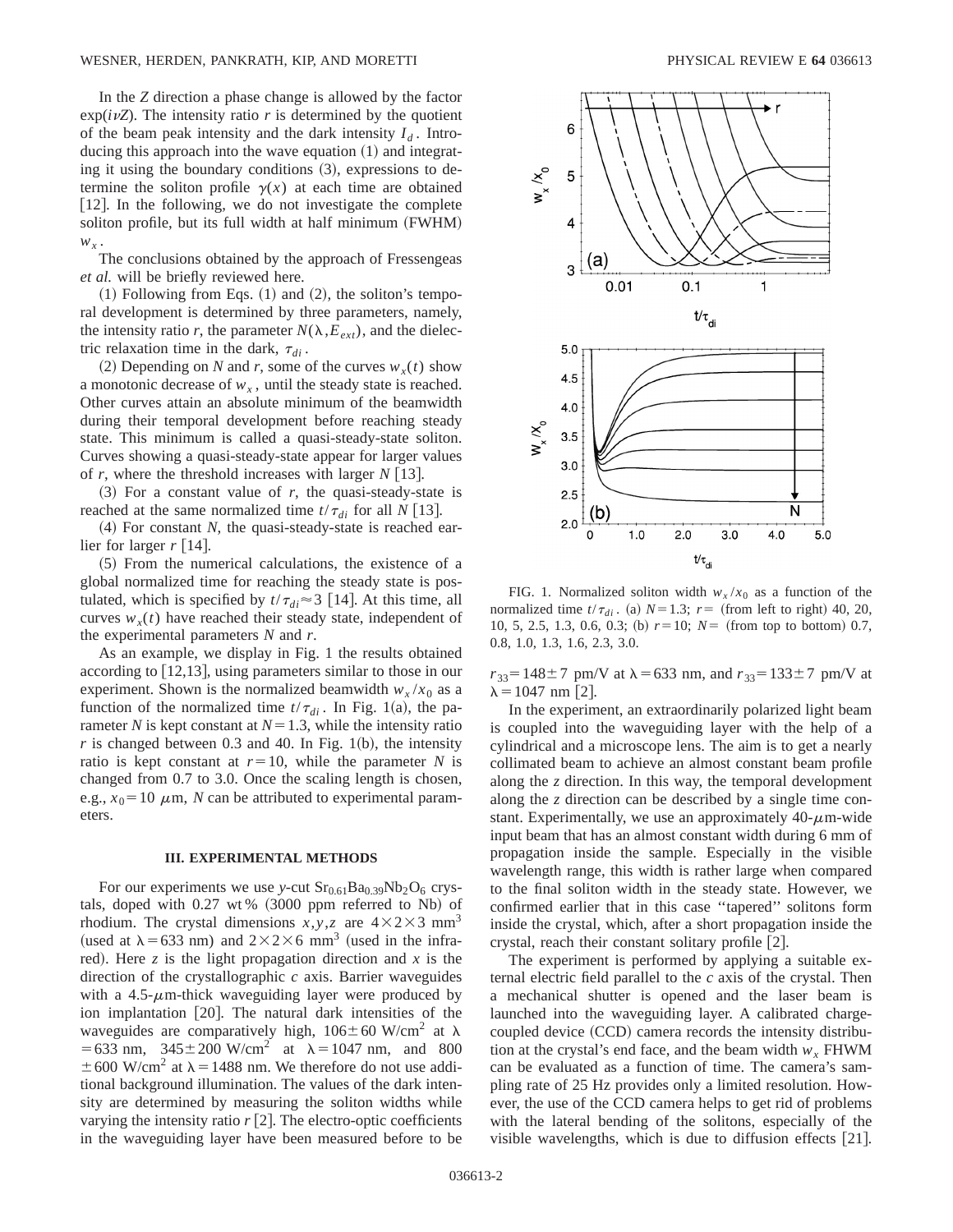

FIG. 2. Temporal development of the soliton width  $w_x$  at  $\lambda$  $=633$  nm. External electric field  $E_{ext} = 3.25$  kV/cm; steady-state intensity ratio  $r = ($ from  $a$  to  $h)$  0.08, 0.1, 0.3, 5.3, 10.5, 21, 42, 82. The lines are merely a guide to the eye.

Alternatively, in the infrared, where bending is almost absent, we also use a photodiode with a small aperture to detect the power  $P_{center}$  in a small area in the center of the intensity distribution, which is a measure of the beamwidth as well.

### **IV. EXPERIMENTS AND DISCUSSION**

We start our measurements at visible wavelengths  $(\lambda)$  $=633$  nm), keeping in a first experiment the external electric field  $E_{ext}$ , and thus the parameter *N*, constant while changing the intensity ratio  $r$ . In a second experiment  $r$  is kept constant, while  $E_{ext}$  is changed.

In Fig. 2 curves  $w_x(t)$  for a constant external electric field  $E_{ext}$ =3.25 kV/cm are shown for different intensity ratios *r*. With  $x_0 = 10 \mu \text{m}$ ,  $n = 2.28$ , and  $r_{eff} = 148 \text{ pm/V}$  this results in  $N=6.4$ . The steady-state beam intensity is changed between 8.5 W/cm<sup>2</sup> and 8.7 kW/cm<sup>2</sup> to give values of  $r$  between 0.08 and 82. The steady-state values of the beamwidth  $w_x$  show the well known behavior predicted by the soliton's existence curve  $[4]$ : The beamwidth first decreases with increasing *r*, attaining a minimum at  $r \approx 3$ , and then increases again for larger values of *r*. Only the curves with larger values of the intensity ratio *r* show a quasi-steady-state, i.e., a minimum of the beamwidth during the temporal development. Here the minima occur earlier in time for larger *r*, as predicted by items  $(2)$  and  $(4)$  of the conclusions obtained by the approach of Fressengeas *et al.*

Next, in Fig. 3 the curves  $w_x(t)$  are measured for different external electric fields  $E_{ext}$ . From the top to the bottom  $E_{ext}$ increases from 2 to 4 kV/cm, and correspondingly the parameter *N* increases from 4 to 8, using the same parameters as mentioned above. All curves start with an initial beam width  $w_0 \approx 40 \mu$ m at  $t=0$ . By changing the input power, the output beam peak intensity for each curve is adjusted to about 1  $\text{kW/cm}^2$  in the steady state, leading to a constant steady-state intensity ratio for all curves of  $r \approx 10$ . However, it is important to note that during the temporal development the beamwidth and thus the beam intensity change, and therefore also the intensity ratio may differ from the final steady-state value of  $r \approx 10$ . For smaller values of *N* the minima that characterize the quasi-steady-state are much



FIG. 3. Temporal development of the soliton width  $w_x$  at  $\lambda$ = 633 nm. Intensity ratio  $r \approx 10$ , external electric field  $E_{ext}$ = (from top to bottom) 2, 2.5, 2.75, 3, 3.25, 3.5, and 4 kV/cm. The lines are merely a guide to the eye.

more pronounced. Within the limited resolution of our measurement, the minima are reached at approximately the same time.

When comparing the experimental curves with the results of the simplified numerical approach in Fig. 1, the qualitative agreement is obvious. Quantitatively, experimental and theoretical curves cover a similar parameter region determined by  $w_x$ , N, and r. For instance, comparing Fig. 1(a) and Fig. 2, the experimental values of  $w_r$  range from 10 to 40  $\mu$ m, with  $N=6.4$  and values of *r* between 0.08 and 82. With  $x_0$  $=$  10  $\mu$ m, in the theoretical model [Fig. 1(a)] we have beamwidths  $w_r$  between 30 and 60  $\mu$ m,  $N=1.3$ , and *r* changing from 0.3 to 40. The experimental errors in  $r$  (on the order of the error in  $I_d$ ) and  $E_{ext}$  ( due to, e.g., nonperfect silver paste electrodes) would allow us to choose slightly different values in the numerical calculations, but we do not achieve a better overall coincidence with the experimental data thereby.

Indeed, we cannot expect full quantitative agreement with the rigid assumptions of the numerical approach. First, the medium does not support a soliton in the initial stages of the temporal development  $(t \approx 0)$ , since we start the experiment with broad Gaussian beams. Second, we use an extended medium, while the two-dimensional theoretical approach neglects the *z* dependence of the beam profile. Third, diffusion effects are not included in the theory, but they do contribute to our experiments at least in the visible wavelength range. Regarding these limitations, the quantitative coincidence is excellent. It demonstrates that the limitation mentioned have no decisive influence. Obviously, the first stages of the temporal development do not differ much for solitary and nonsolitary self-focusing  $\lceil 10,11 \rceil$ . Further, the *z* dependence is moderated by our experimental setup, using nearly collimated initial beams. Last, it has been shown  $\lceil 21 \rceil$  that diffusion effects do not change the beam profile significantly.

With the external electric field kept constant, we next perform similar experiments as in the visible with infrared light, first at the wavelength  $\lambda = 1047$  nm. In Fig. 4 the temporal development of the reciprocal power in the beam center, which is proportional to the beamwidth  $w<sub>x</sub>$ , is shown. We chose an external electric field  $E_{ext} = 2.4 \text{ kV/cm}$ . With  $x_0$  $= 10 \mu$ m,  $n = 2.26$ , and  $r_{eff} = 133 \text{ pm/V}$  we obtain  $N = 1.5$ .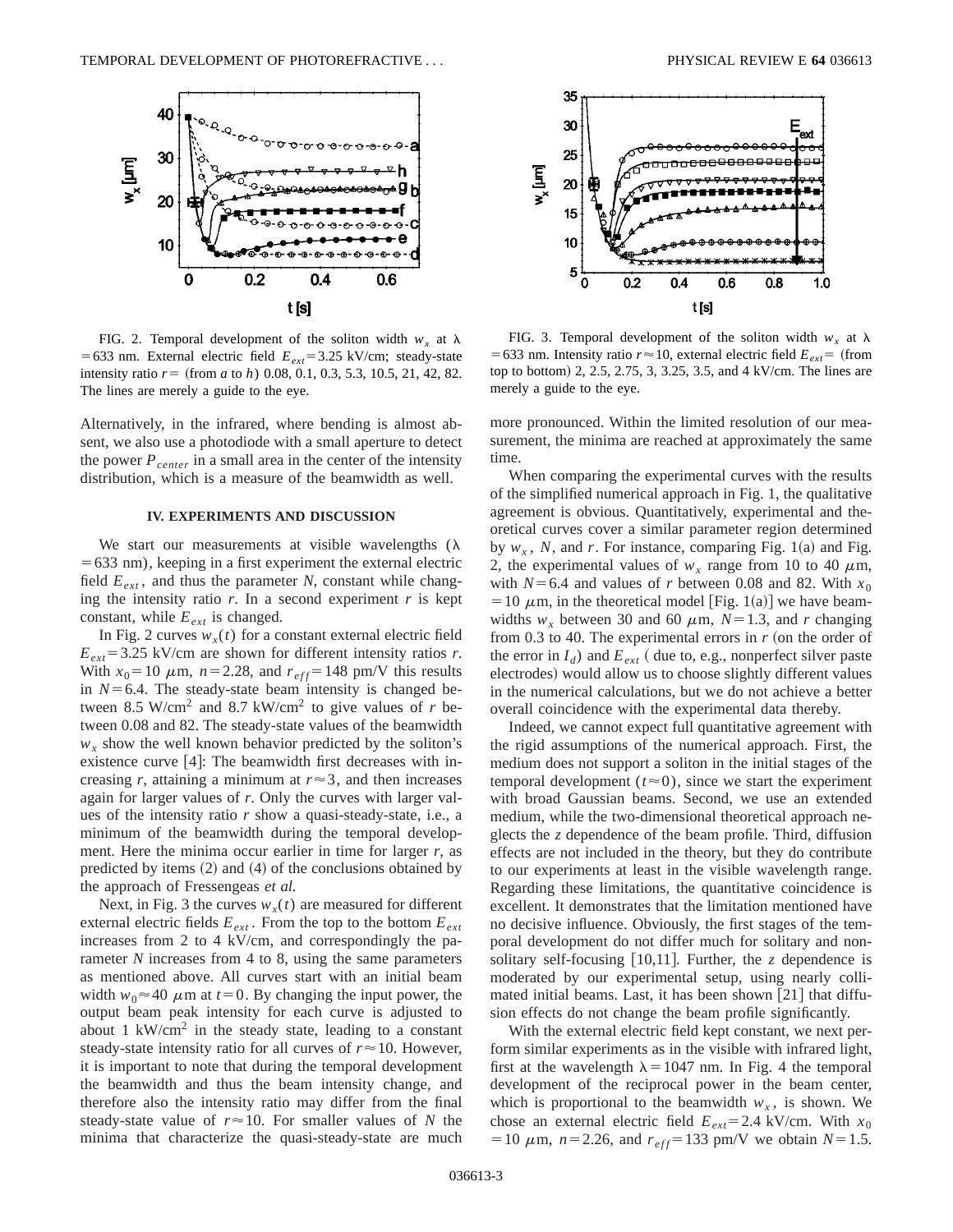

FIG. 4. Temporal development of the power  $P_{center}$  in a small area in the beam's center at  $\lambda = 1047$  nm. External electric field  $E_{ext}$ =2.4 kV/cm; steady-state intensity ratio  $r=$  (from *a* to *g*) 0.8, 1, 1.4, 1.9, 2.6, 2.8, 5.2.

The output steady-state beam peak intensity is changed between  $0.27$  and  $1.8 \text{ kW/cm}^2$ . Due to the larger value of the dark intensity at  $\lambda$  = 1047 nm this results in values of *r* between 0.8 and 5.2. Obviously, a similar temporal behavior can be observed for  $\lambda = 1047$  nm as for  $\lambda = 633$  nm.

Now we perform the same experiment with available lasers at the wavelengths 1310 and 1488 nm, which are approximately equal to telecommunication wavelengths. The soliton buildup at both wavelengths follows the scheme observed at the smaller wavelengths, as is demonstrated, for example, in Fig. 5 for  $\lambda = 1488$  nm. Here we use a constant external electric field  $E_{ext} = 8.7 \text{ kV/cm}$ , leading to  $N = 2.5$ with  $x_0 = 10 \mu \text{m}$ ,  $n = 2.26$ , and  $r_{eff} = 125 \text{ pm/V}$ . The beam peak intensity is changed between 0.28 and 0.54 kW/cm<sup>2</sup>, resulting in *r* between 0.35 and 0.68. Because of the larger dark intensity, it is not possible to reach larger *r* values with our limited available laser power. However, the tendency to a similar temporal behavior as observed for the other wavelengths can be recognized.

When comparing all measurements, we can indeed find something like a maximum time when all curves  $w_r(t)$  have finally reached their steady state. Depending on the chosen convergence range we find that in the 0.27 wt % rhodiumdoped waveguides it never takes longer than about 1 s until a steady state is reached. For other dopings, the observed global steady-state times can be distinctly different  $[22]$ . Thus these buildup times can be a rough but easy measure for the dielectric relaxation time in the dark. This parameter is rather difficult to measure in a thin waveguiding layer with standard or holographic techniques.

To summarize the influence of larger wavelengths on soliton development, the time to reach the global steady state is



FIG. 5. Temporal development of the power  $P_{center}$  in a small area in the beam's center at  $\lambda = 1488$  nm. External electric field  $E_{ext}$ =8.7 kV/cm; steady-state intensity ratio  $r=$  (from *a* to *e*) 0.35, 0.4, 0.45, 0.57, 0.68.

mainly determined by the crystal's dielectric relaxation time in the dark,  $\tau_{di}$ . Regarding the other soliton parameters, namely, *r* and *N*, in principle soliton formation should be possible for all values of *r* and *N*. However, in practice experimental limitations may occur; for instance, the values of *r* should not deviate too much from  $r \approx 3$  [2]. Here a decrease of *N* with increasing wavelength can be completely compensated by using larger external electric fields, and the lower intensity ratio *r* because of the larger dark intensity  $I_d$ at longer wavelengths has to be compensated by using beam intensities comparable to the dark intensity.

# **V. CONCLUSION**

In conclusion, for our experimental setup, using nearly collimated initial beams in planar SBN waveguides, the temporal development of the solitons can be qualitatively described by the numerical model of Fressengeas *et al.* [12– 14]. The temporal development is thus determined by the intensity ratio *r*, the parameter  $N(E_{ext}, \lambda)$ , and the dielectric relaxation time in the dark,  $\tau_{di}$ . Infrared solitons show a temporal behavior similar that of solitons in the visible; in particular, the buildup times are approximately the same: In the 0.27 wt % rhodium-doped crystals after 1 s at the latest a steady state is reached, independent of the chosen external electric field, the beam intensity, and the wavelength.

### **ACKNOWLEDGMENTS**

The support of the Deutsche Forschungsgemeinschaft, the state of Niedersachsen (Grant No. GRK 695), and the Volkswagen Foundation (Grant No. ZN  $1154$ ) is gratefully acknowledged.

- [1] G. Duree, J.L. Schultz, G. Salamo, M. Segev, A. Yariv, B. Crosignani, P. DiPorto, E. Sharp, and R.R. Neurgaonkar, Phys. Rev. Lett. **71**, 533 (1993).
- [3] D.L. Staebler and J.J. Amodei, J. Appl. Phys. 43, 1042 (1972).
- [4] M. Segev, G.C. Valley, B. Crosignani, P. DiPorto, and A. Yariv, Phys. Rev. Lett. **73**, 3211 (1994).
- [2] M. Wesner, C. Herden, D. Kip, E. Krätzig, and P. Moretti, Opt. Commun. 188, 69 (2001).
- D.N. Christodoulides and M.I. Carvalho, J. Opt. Soc. Am. B **12**, 1628 (1995).